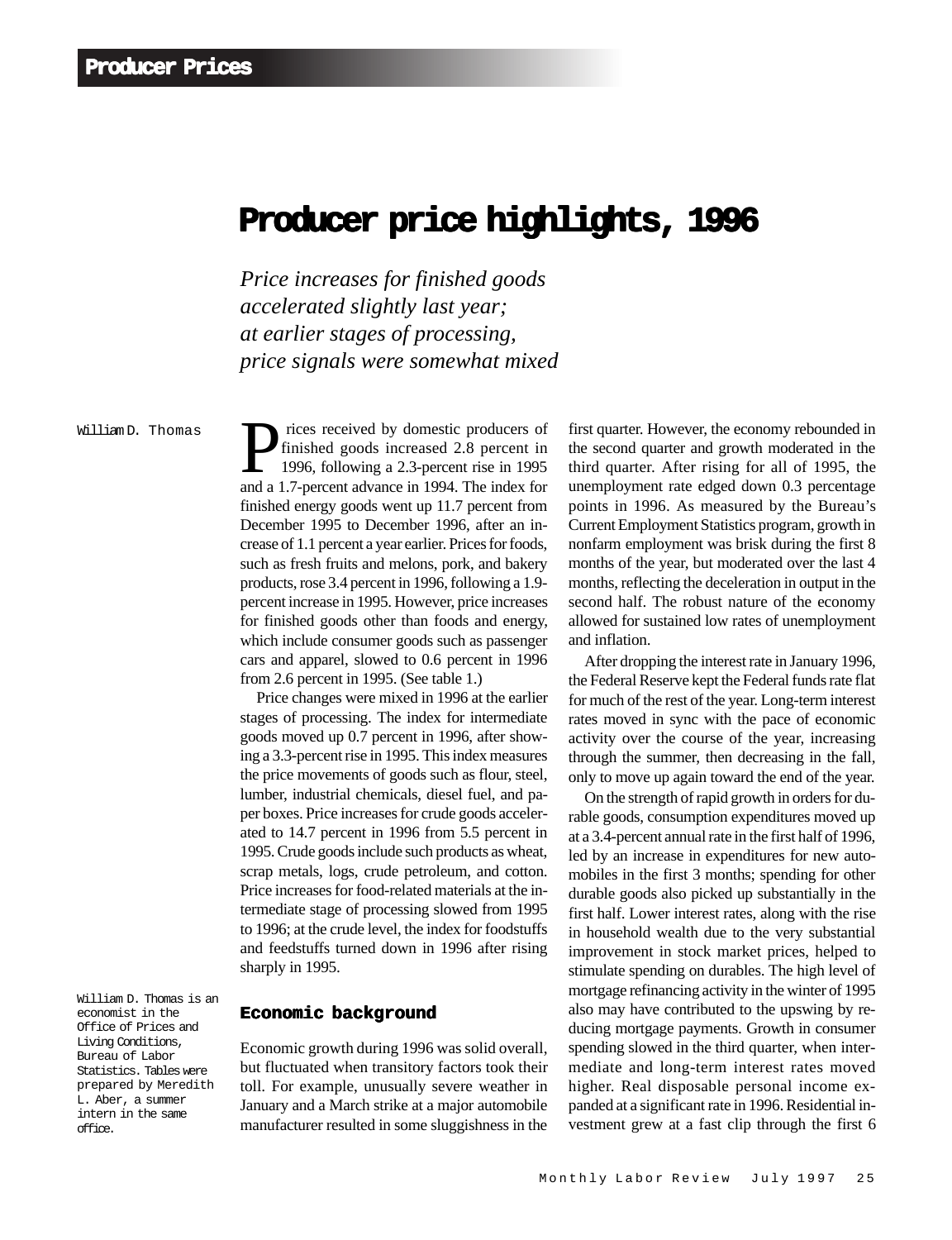| Table 1.<br>Annual percent changes for major categories<br>of the Producer Price Index, by stage<br>of processing, 1992-96 |                                             |                                          |                                  |                            |                                      |
|----------------------------------------------------------------------------------------------------------------------------|---------------------------------------------|------------------------------------------|----------------------------------|----------------------------|--------------------------------------|
| <b>Index</b>                                                                                                               | 1992                                        | 1993                                     | 1994                             | 1995                       | 1996                                 |
| Finished goods<br>Foods<br>Energy<br>Other                                                                                 | 1.6<br>1.6<br>$-.3$<br>2.0                  | 0.2<br>2.4<br>$-41$<br>$\overline{4}$    | 17<br>11<br>3.5<br>1.6           | 23<br>1.9<br>11<br>2.6     | 2.8<br>3.4<br>117<br>-6              |
| Intermediate materials,<br>supplies, and<br>components<br>Foods and feeds<br>Energy<br>Other                               | 1 <sub>0</sub><br>$-.5$<br>$\cdot$ .7<br>12 | 1 <sub>0</sub><br>5.5<br>$-4.2$<br>16    | 44<br>$-4.5$<br>2.9<br>5.2       | 3.3<br>10.3<br>11<br>3.2   | $\overline{7}$<br>21<br>112<br>$-.9$ |
| Crude materials for<br>further processing<br>Foodstuffs and<br>feedstuffs<br>Energy<br>Other                               | 3.3<br>3.0<br>2.3<br>5.7                    | $\overline{1}$<br>7.2<br>$-12.3$<br>10.7 | $-.5$<br>$-9.4$<br>$-.1$<br>17.3 | 55<br>12.9<br>3.7<br>$-42$ | 147<br>$-1.0$<br>51.2<br>$-5.5$      |

months, despite harsh winter weather that hampered construction early in the year, and rising long-term interest rates through the late winter and spring. Another bright spot was indicated by measures of household affordability, which were at their highest levels since the late 1970s. Terms of adjustable-rate mortgages greatly increased the pool of potential purchasers. Residential construction picked up by the last 3 months of 1996. And, longterm interest rates declined in the fall, with the result that the rate on conventional mortgages fell, taking back about half of its 1995 increase.

Expenditures for producers' durable equipment were robust in 1996. Investment in computers increased sharply, as companies upgraded their computers, at the same time enjoying increased demand for their products, substantial profits, and technological advances. However, business investment in structures rose only moderately in 1996, reflecting continuing problems of excess supply caused by overbuilding in the 1980s. As in 1995, investment in nonfarm business inventories declined in early 1996, as business firms continued to work off excess stocks. Although inventory investment picked up later in the year, the 1996 inventory-to-sales ratios were lean by historical standards.

# **The "core" index**

The producer price index for finished goods other than foods and energy, often called the "core" index, moved up 0.6 percent in 1996, following a 2.6-percent advance in 1995. (See table 2.) This deceleration in price increases was broad-based. The index for consumer goods other than foods and energy rose 0.8 percent in 1996, following a 2.8-percent increase in 1995. Similarly, prices for capital equipment moved up 0.4 percent in 1996 after rising 2.2 percent a year earlier.

Among consumer goods other than foods and energy, indexes turned down in 1996 after moving up in 1995 for sanitary papers, passenger cars, over-the-counter drugs, tires and tubes, cosmetics, and household appliances. Price increases slowed for light trucks, prescription drugs, newspapers, alcoholic beverages, periodicals, books, household furniture, tobacco products, mobile homes, light trucks, sporting goods, soaps and detergents, girls' apparel, footwear, floor coverings, toys, and lawn and garden equipment. Prices continued to rise modestly for men's and boys' apparel. By contrast, the index for women's apparel turned up after falling in the previous year. Price increases accelerated for textile housefurnishings, costume jewelry, gold jewelry, and household glassware. Prices for home electronic equipment continued to move down.

The producer price index for capital equipment moved up 0.4 percent in 1996, following a rise of 2.2 percent in 1995. Price increases slowed for civilian aircraft, light trucks, commercial furniture, and a wide variety of machinery and equipment. Prices for electronic computers fell even more sharply in 1996 than they had in 1995. Prices turned down after increasing a year earlier for heavy motor trucks, railroad equipment, transformers, truck trailers, and office and store machines. By contrast, price increases accelerated for ships, printing trades machinery, and metal forming machine tools.

*Transportation equipment.* The producer price index for motor vehicles moved down 0.3 percent in 1996, following a 1.9-

| Table 2.<br>Annual percent changes in Producer Price<br>Indexes for selected finished goods other<br>than foods and energy, 1992-96 |                                |                                          |                                          |                                 |                                             |  |
|-------------------------------------------------------------------------------------------------------------------------------------|--------------------------------|------------------------------------------|------------------------------------------|---------------------------------|---------------------------------------------|--|
| Index                                                                                                                               | 1992                           | 1993                                     | 1994                                     | 1995                            | 1996                                        |  |
| Finished goods other<br>than foods and<br>$energy \ldots \ldots \ldots \ldots$                                                      | 2.0                            | 0.4                                      | 1.6                                      | 2.6                             | 0.6                                         |  |
| Consumer goods<br>Passenger cars<br>Light trucks<br>Prescription drugs<br>Over-the-counter drugs                                    | 1.6<br>.6<br>4.8<br>6.4<br>5.2 | $-.2$<br>3.3<br>4.2<br>3.2<br>27         | 16<br>2.1<br>3.3<br>3.1<br>17            | 2.3<br>1.7<br>1.5<br>4.2<br>1.7 | 3.6<br>$-.8$<br>$\cdot$ .2<br>2.0<br>$-1.7$ |  |
| Tobacco products<br>Books<br>Periodicals<br>Newspapers<br>Household furniture                                                       | 67<br>5.2<br>4.9<br>5.2<br>1.6 | $-214$<br>$6 \cdot$<br>3.1<br>4.8<br>3.7 | $\mathbf{A}$<br>5.4<br>2.0<br>3.9<br>2.7 | 3.6<br>6.5<br>3.6<br>8.5<br>2.7 | 26<br>3.2<br>3.3<br>5.4<br>1.4              |  |
| Capital equipment<br>Heavy trucks<br><b>Truck trailers</b><br>Metal cutting machine                                                 | 17<br>3.1<br>2.6<br>3.2        | 18<br>3.1<br>3.3<br>$6 \overline{6}$     | 20<br>3.0<br>7.7<br>1.8                  | 22<br>41<br>2.2<br>4.1          | $\mathcal{A}$<br>$-4.5$<br>$-1.4$<br>3.1    |  |
| Metal forming machine<br>tools<br>Computers<br>Agricultural machinery<br>Construction machinery.                                    | 1.5<br>$-14.9$<br>3.0<br>3.1   | 2.6<br>$-12.5$<br>2.9<br>1.1             | 3.5<br>$-6.8$<br>2.7<br>2.0              | 2.2<br>$-12.7$<br>4.7<br>2.5    | 2.6<br>$-22.3$<br>1.4<br>1.8                |  |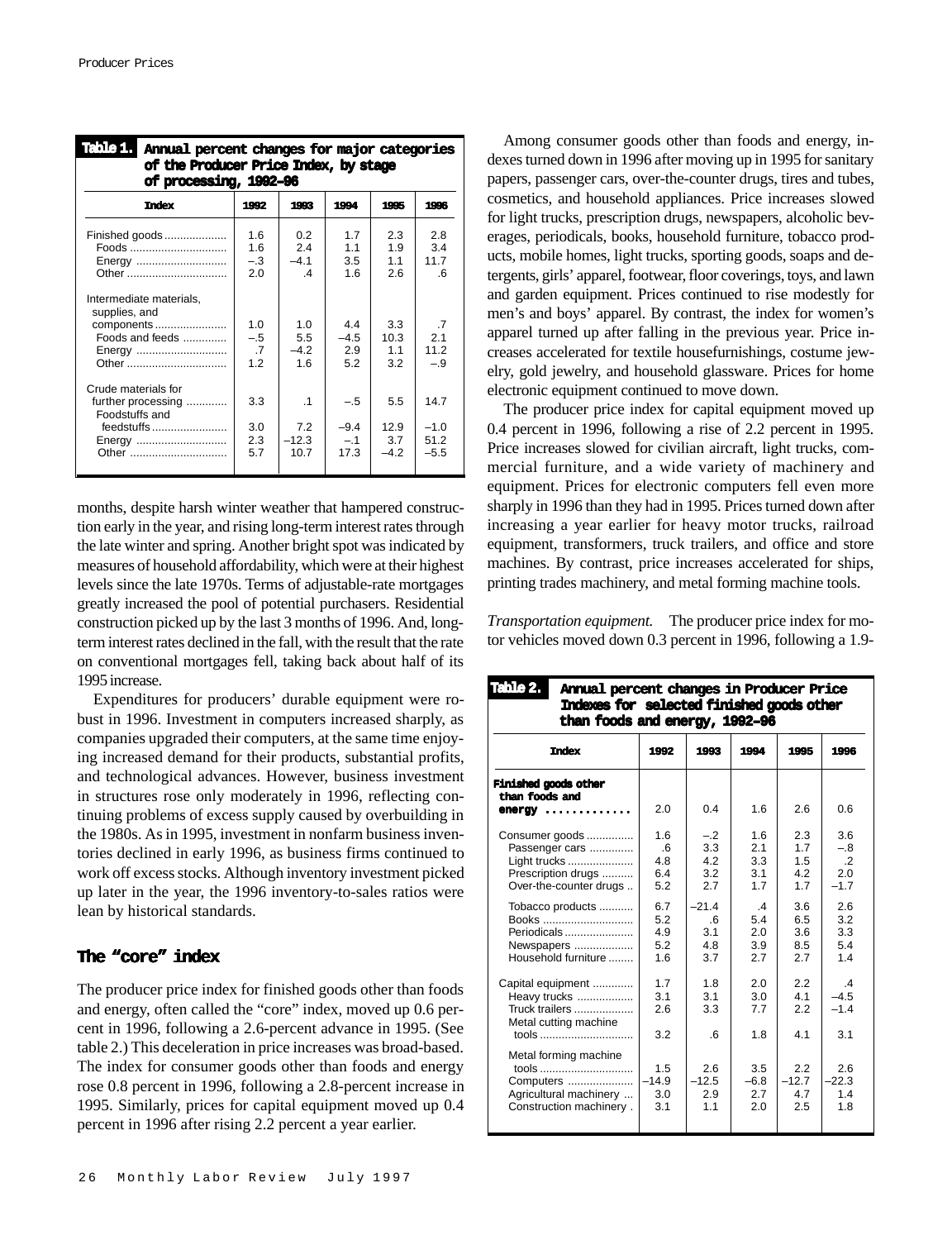percent increase in 1995. From December 1995 to December 1996, prices turned down for both passenger cars and heavy trucks, after advancing over the prior 12 months. Prices for light trucks increased less in 1996 than in 1995. Passenger car prices fell in 1996 due to a smaller-than-usual increase in October, lower overall price changes throughout the 1996 model year, and higher incentives from manufacturers to boost sagging sales. Demand for light motor trucks, including sport utility vehicles, was robust, and no inducements were needed from manufacturers to boost sales. By yearend, there were fears of parts shortages, as some suppliers found it increasingly hard to fill manufacturers' orders. Unlike light truck producers, manufacturers of heavy trucks experienced a slump in sales, and therefore decreased prices and increased marketing efforts several times during the year to reverse the slide. At yearend, however, prices were still falling. Increases in April and October caused the index for ships to move up 5.3 percent in 1996, following a 1.2-percent rise in 1995. Much of the industry operated at near capacity in 1996, and had to raise labor rates to attract and retain the highly skilled labor necessary to complete contracted work. Price hikes for materials early in the year also contributed to the increase in ship prices.

*Paper products*. Following sharp increases in 1995, prices decreased moderately in 1996 for a wide variety of household paper goods, particularly for tissue stock, despite sharp drops in pulp and wastepaper prices. The overall decline in tissue prices was about 3 percent in 1996. Most producers operated near full capacity as demand continued strong and steady.

*Drugs and pharmaceuticals*. Price increases slowed from 1995 to 1996 for drugs and pharmaceuticals. Prices for overthe-counter drugs turned down 1.7 percent, after rising as much a year earlier. The index for prescription drugs increased about half as much (2.0 percent) as it had risen a year earlier. As in 1995, the industry continued efforts to contain costs, largely through reengineering of research and development functions, refocusing on smaller segments of the market, and achieving better relations with the managed care industry.

*Computers*. The index for electronic computers fell 22.3 percent in 1996, after declining 12.7 percent in 1995. Prices plummeted in 1996 for personal computers (–34.7 percent), portable computers (–34.1 percent), and mid-range computers (–16.5 percent). Computer sales were robust in 1996, with growth estimates in the 8- to 12-percent range. Manufacturers of personal computers and work stations benefited from an 80-percent drop in prices for memory devices, and also passed along much of the cost savings associated with the halving of prices for Pentium chips. Falling prices for computer storage devices and monitors enabled producers to pass along cost reductions, or to upgrade components without raising prices. Shipments of personal computers also were strong throughout 1996, as prices for components dropped.

*Tobacco products and alcohol*. Higher prices for cigarettes and cigars resulted in a 2.6-percent increase in the index for tobacco products in 1996. This index had risen 3.6 percent in the previous year. As in 1995, cigarette manufacturers raised prices between April and May. At yearend, however, the index for cigarettes was still more than 22 percent below its 1993 peak. Cigar consumption jumped 4.8 percent in 1995 and sales continued to improve in 1996. A steadily shrinking domestic market for cigarettes resulted in fierce competition among producers for market share. Most of this battle for market has been at home, and has occurred at the expense of the discount, or generic, segment of the market. Discount or generic products accounted for 36.8 percent of the total U.S. market in 1993, but in 1996, that share shrank to less than 30 percent. With the increased share of premium cigarettes to total domestic market, some manufacturers appeared to feel that they could continue to raise premium prices without losing market share to discounted brands. In addition, producers continued to expand their presence in foreign markets, where restrictions against advertising and personal use are generally less intense than in the U.S. domestic market; strategies for doing so include increasing exports and forming joint ventures abroad.

The index for alcoholic beverages was pushed up 3.8 percent from December 1995 to December 1996 as a result of earlier increases for the main inputs, grains.

# **Energy**

The producer price index for crude energy materials advanced 51.2 percent in 1996 after moving up 3.7 percent in 1995. (See table 3.) The index for natural gas rose steeply, having edged down modestly a year earlier. Domestic prices for crude petroleum advanced much more sharply in 1996 than in 1995. The index for coal fell somewhat more than in the year before.

Natural gas prices increased 92.0 percent in 1996. As a result of the extremely cold winter of 1995–96, inventory levels were low in the early months of 1996, and injections into storage were made to build up supply. Harsh winter weather at the start of 1996 also caused inventories of natural gas to be drawn down earlier than anticipated. Although pipelines moved natural gas at full capacity, disruptions in supply limited transmissions in some parts of the country during the cold spell. Heightened concerns over spot shortages lifted prices. Supplies were low through summer, and when the heating season approached later in the year, it became apparent that storage stocks for the 1996–97 season would not be ample. In 1996, BLS was able to eliminate the 1-month publication lag for the natural gas index. With a new sample that reflects recent restructuring of the natural gas industry,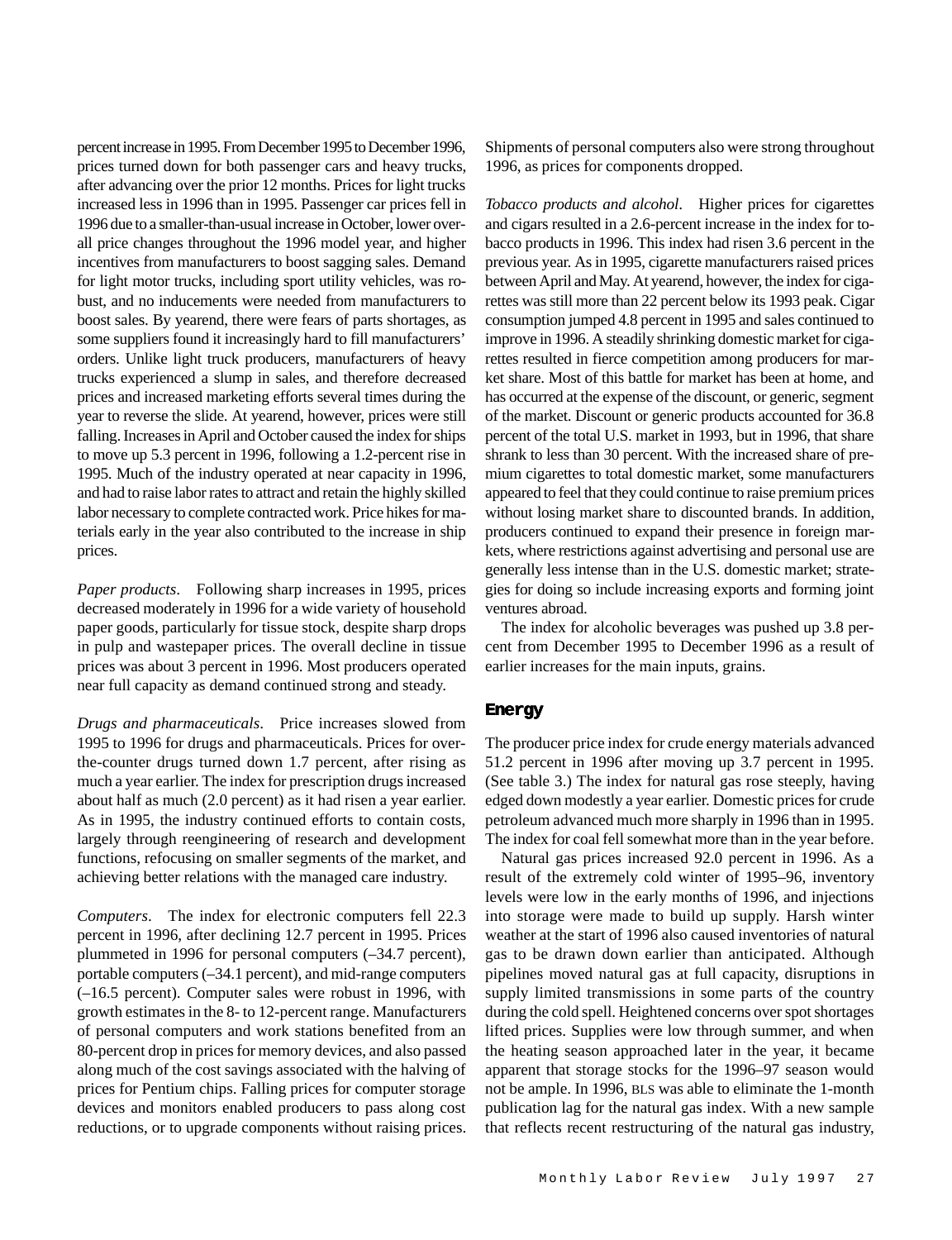| Table 3.<br>Annual percent changes in Producer Price<br>Indexes for selected energy items, 1992-96 |                   |                   |               |               |                |  |
|----------------------------------------------------------------------------------------------------|-------------------|-------------------|---------------|---------------|----------------|--|
| <b>Index</b>                                                                                       | 1992              | 1993              | 1994          | 1995          | 1996           |  |
| Finished energy goods<br>Gasoline                                                                  | $-0.3$<br>$-4.2$  | $-4.1$<br>$-16.8$ | 3.5<br>112    | 1.1<br>2.4    | 11.7<br>27.1   |  |
| Home heating oil<br>Residential electric                                                           | $-5.4$            | $-10.1$           | 6.9           | 119           | 25.0           |  |
| power<br>Residential natural gas                                                                   | 1.2<br>4.6        | .8<br>5.4         | 1.5<br>$-2.6$ | .9<br>$-24$   | .6<br>11.2     |  |
| Intermediate energy                                                                                |                   |                   |               |               |                |  |
| goods                                                                                              | .7                | $-4.2$            | 2.9           | 11            | 112            |  |
| Residual fuels<br>Natural gas to                                                                   | 24.3              | $-17.8$           | 10.2          | $-4.7$        | 32.8           |  |
| electric utilities                                                                                 | 2.7               | $-13.0$           | 3.4           | $-1.4$        | 61             |  |
| Diesel fuels                                                                                       | $-3.8$            | $-15.9$           | 5.9           | 11.1          | 26.2           |  |
| Jet fuels                                                                                          | $-5.4$            | $-11.7$           | 4.3           | 61            | 26.1           |  |
| Commercial power                                                                                   | 1.8               | 3.2               | 2.3           | .6            | $-.1$          |  |
| Crude energy materials                                                                             | 2.3               | $-12.3$           | $-.1$         | 3.7           | 51.2           |  |
| Natural gas                                                                                        | 7.5               | $-3.8$            | $-14.0$       | $-.3$         | 92.0           |  |
| Crude petroleum<br>Coal                                                                            | $-2.4$<br>$\cdot$ | $-27.7$<br>1.0    | 21.1<br>$-21$ | 10.8<br>$-.8$ | 35.8<br>$-1.1$ |  |

the index now is designed to measure changes in the selling price at the wellhead (the point at which natural gas exits the ground) of natural gas from producers selling to industrial customers, pipelines (on a very limited basis), marketers, and other purchasers of natural gas.

Prices for domestically produced crude petroleum advanced 35.8 percent in 1996, following a 10.8-percent rise in 1995. Prices were highly volatile in 1996 due to low inventories of crude oil and refined products; increased demand for refined products, particularly home heating oil, as a result of harsh 1995– 96 winter weather; and uncertainties surrounding the oil-forfood sale from Iraq. By yearend, Iraq had agreed to a United Nations resolution calling for this humanitarian oil sale. Later in December, Iraq resumed its export of crude oil.

After increasing moderately in both 1994 and 1995, the index for intermediate energy goods advanced 11.2 percent in 1996. Price increases accelerated substantially for gasoline, liquefied petroleum gas, jet fuels, and diesel fuel. Indexes turned up in 1996, following declines in 1995, for natural gas and residual fuel. Price declines slowed for petroleum and coal products (not elsewhere classified). By contrast, prices for electric power and coke oven products turned down after rising a year earlier.

The index for residual fuels, a major component of intermediate energy goods, rose 32.8 percent in 1996, compared to a decline of 4.7 percent in 1995. During the first few months of 1996, there was a modest recovery in prices for residual fuel. Prices moved up during the 1995–96 winter season, as utilities with fuel-switching capabilities elected not to burn more costly natural gas. As demand for natural gas rose, prices for that commodity climbed. The cool weather in late summer resulted in reduced cooling requirements, and thereby lessened demand from electric utilities for lower sulfur residual fuel. Although demand for residual fuels dipped, higher costs for crude oil kept prices up over the year. Demand for jet fuels, particularly kerosene-type, was up 6.3 percent over the 1995 level. Jet fuel inventories trailed those of the preceding year, although production of jet fuels in 1996 exceeded the 1995 level.

Price increases for finished energy goods accelerated from 1.1 percent in 1995 to 11.7 percent in 1996. Prices rose much more rapidly than in the previous year for gasoline and home heating oil. The index for residential natural gas turned up, following a decline a year earlier. However, price increases slowed from 1995 to 1996 for residential electric power; prices fell even more in 1996 than they had fallen in the previous year.

Price increases for gasoline accelerated from 2.4 percent in 1995 to 27.1 percent in 1996 as a result of increased demand, low gasoline inventory levels, higher crude oil prices, and uncertainty about crude oil supplies from the Middle East. In April and May, low crude oil and gasoline stocks and uncertainties about the supply situation drove gasoline prices higher. Higher costs for crude oil, along with strong demand for fuel from the trucking industry, led to higher prices for number 2 diesel fuel. Price increases for home heating oil also accelerated from 1995 to 1996. Home heating oil stocks were at extremely low levels throughout much of the year. Although several refineries shifted away from producing gasoline to producing heating oil in August—earlier in the year than usual—this did not allay fears that inventories would not be sufficient for the approaching winter season.

## **Foods and related products**

Farm prices, as measured by the producer price index for crude foodstuffs and feedstuffs, turned down 1.0 percent in 1996, after increasing 12.9 percent in 1995. (See table 4.) Prices fell in 1996, after rising in 1995, for corn, wheat, soybeans, Irish potatoes for processing, slaughter turkeys, and raw cane sugar. Price increases slowed for slaughter hogs, fluid milk, and slaughter broilers and fryers. By contrast, prices turned up in 1996 after falling a year earlier for Louisiana rough rice and alfalfa hay. Price increases accelerated for fresh fruits and melons and for unprocessed finfish and shellfish. Prices fell less in 1996 than in 1995 for slaughter cattle and for fresh vegetables (except potatoes).

The index for intermediate foods and feeds advanced 2.1 percent in 1996, following a 10.3-percent climb in 1995. In 1996, price increases slowed for prepared animal feeds and for dry, condensed, and evaporated milk products. Prices turned down after rising a year earlier for flour, natural and processed cheese, and malt and malt byproducts. By contrast, price increases accelerated for fluid milk products, pork, refined sugar, chips, confectionery materials, and liquid soft drink bases. Prices declined less in 1996 than in 1995 for crude vegetable oils. The index for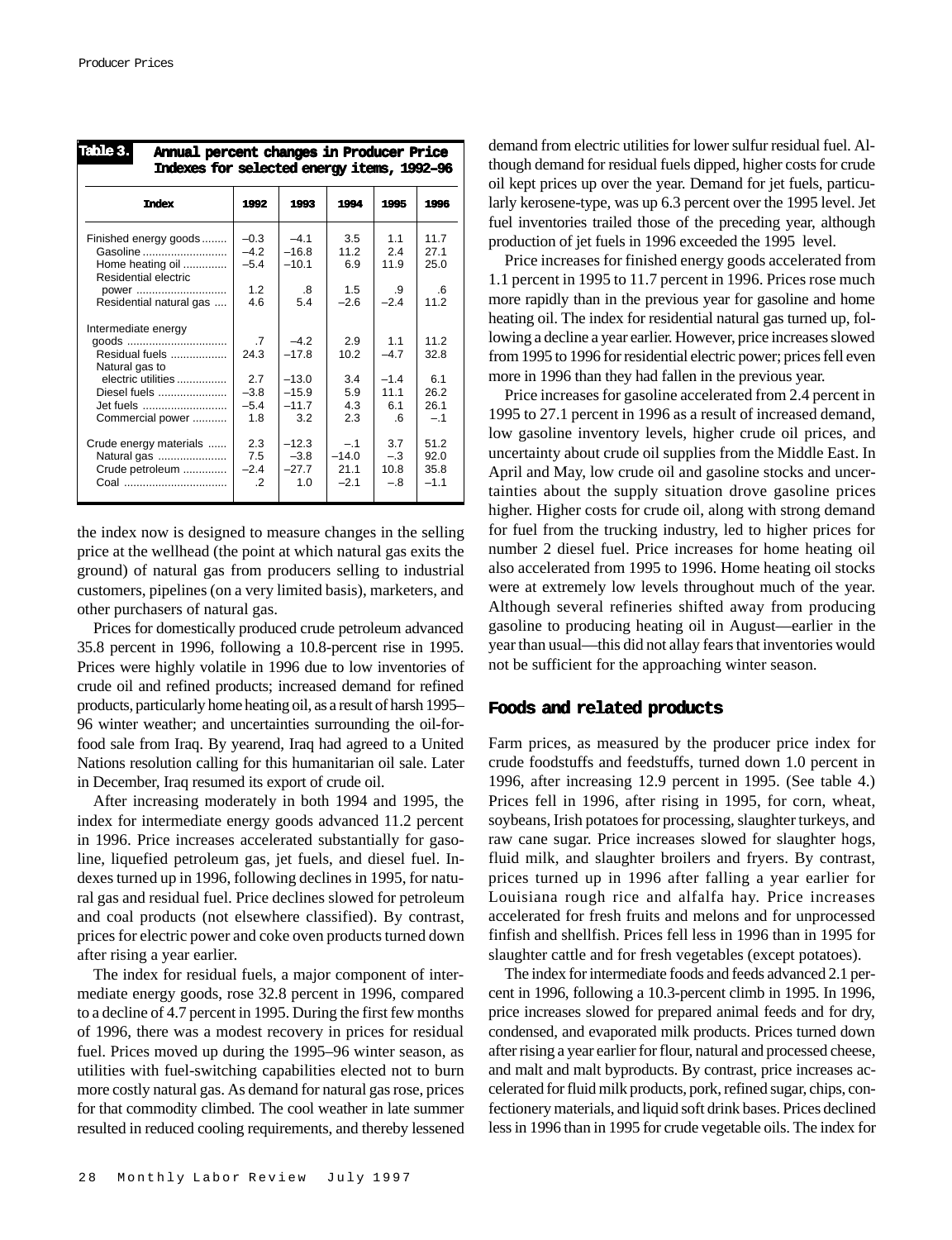butter turned up after falling in the previous year.

Prices received by domestic producers of finished consumer foods rose 3.4 percent in 1996, after moving up 1.9 percent in 1995. The more rapid rise in price increases for foods was led by an acceleration in price increases for fresh fruits and melons. Prices also rose more than in the previous year for pork, processed finfish and shellfish, and bakery products. Following declines in 1995, prices turned up in 1996 for beef and veal and for pasta products. Price declines slowed for fresh and dry vegetables. By contrast, price increases slowed for processed young chickens, dairy products, soft drinks, eggs for fresh use, confectionery end products, and processed fruits and vegetables. Prices turned down in 1996 after rising in 1995 for processed turkeys and milled rice. Prices for roasted coffee and for shortening and cooking oils both fell about as much as they had fallen a year earlier.

*Grains and feeds*. From December 1995 to December 1996, grain prices fell 20.3 percent, following a 44.4-percent advance in the prior 12 months. Adverse weather during the planting and harvesting seasons, coupled with strong domestic and foreign demand, drove grain prices to historic high levels during the early months of the year. However, market correction forces and increased acreage plantings in the face of higher prices led to bumper crops for corn and a bountiful wheat crop later in the year, which served to drive prices down. Wheat prices fell 19.3 percent in 1996, after increasing 29.9 percent in 1995. Prices increased early in the year due to poor weather during most of

| <b>Table 4.</b><br>Annual percent changes in Producer Price<br><b>Indexes for selected food items, 1992-96</b>               |                                              |                                                        |                                                                       |                                                        |                                                               |  |
|------------------------------------------------------------------------------------------------------------------------------|----------------------------------------------|--------------------------------------------------------|-----------------------------------------------------------------------|--------------------------------------------------------|---------------------------------------------------------------|--|
| <b>Index</b>                                                                                                                 | 1992                                         | 1993                                                   | 1994                                                                  | 1995                                                   | 1996                                                          |  |
| Finished consumer                                                                                                            |                                              |                                                        |                                                                       |                                                        |                                                               |  |
|                                                                                                                              | 1.6                                          | 2.4                                                    | 11                                                                    | 1.9                                                    | 3.4                                                           |  |
|                                                                                                                              | $-.3$                                        | 4.3                                                    | $-11.1$                                                               | 15.3                                                   | 21.9                                                          |  |
| Dairy products<br>Fresh fruits and melons                                                                                    | $-2.2$<br>$-15.7$                            | 3.1<br>11.8                                            | $-2.0$<br>$-11.2$                                                     | 5.4<br>2.5                                             | 2.4<br>37.2                                                   |  |
|                                                                                                                              | 67.4                                         | 27.7                                                   | 25.6                                                                  | $-36.0$                                                | $-24.3$                                                       |  |
| Fresh and dry vegetables<br>Roasted coffee                                                                                   | $-6.9$                                       | 5.5                                                    | 49.8                                                                  | $-8.2$                                                 | $-8.4$                                                        |  |
| Beef and yeal                                                                                                                | 5.9                                          | $-6.0$                                                 | $-4.8$                                                                | $-1.4$                                                 | 7.4                                                           |  |
| Processed poultry                                                                                                            | 3.6                                          | 40                                                     | $-3.7$                                                                | 8.4                                                    | 2.6                                                           |  |
| Intermediate foods<br>and feeds<br>Prepared animal feeds<br>Crude vegetable oils<br>Confectionery materials<br>Refined sugar | $-.5$<br>.6<br>5.4<br>.5<br>$-8.1$<br>$-1.2$ | 5.5<br>6.0<br>34.3<br>8.6<br>10.4<br>$-.6$             | $-4.5$<br>$-10.6$<br>4.1<br>$-1.1$<br>2.2<br>.8                       | 10.3<br>20.6<br>$-14.1$<br>20.1<br>1.5<br>$\mathbf{8}$ | 2.1<br>5.4<br>$-9.3$<br>$-9.0$<br>2.2<br>4.2                  |  |
| Crude foodstuffs<br>and feedstuffs<br>Slaughter hogs<br>Soybeans<br>Wheat<br>Fluid milk<br>Slaughter cattle                  | 3.0<br>7.6<br>3.3<br>$-1.2$<br>$-7.2$<br>8.8 | 7.2<br>$-5.0$<br>20.1<br>18.6<br>34.7<br>6.7<br>$-7.1$ | $-9.4$<br>$-21.3$<br>$-18.1$<br>$-5.6$<br>$-22.4$<br>$-5.2$<br>$-5.3$ | 12.9<br>40.6<br>26.7<br>29.9<br>49.4<br>8.4<br>$-5.2$  | $-1.0$<br>23.2<br>35.2<br>$-19.3$<br>$-21.0$<br>1.1<br>$-2.5$ |  |

the planting and harvesting season, along with strong export demand, particularly from China. Prices slid later in the year due to a combination of factors. Corn prices fell and livestock producers began to switch back from feeding wheat (which had traditionally been a more costly feed) to feeding corn to cattle. High wheat prices in May and June caused many growers to plant more wheat, helping to raise future supply estimates. In addition, the weather was more favorable later in the year.

Corn prices dropped 21.0 percent in 1996, after rising almost 50 percent in 1995. Early in the year, several factors combined to drive prices up, including exceptionally strong export demand from Asia, disease-plagued crops, severe weather conditions (which convinced some farmers to convert acreage to other crops, such as soybeans), and delayed plantings in the fall of 1995. Later in the year, prices dropped on the expectations of bountiful corn harvests and good weather. Corn farmers also increased their corn acreage substantially. One troubling result of the 1996 experience for corn farmers is that when corn prices skyrocketed, feeders explored alternatives to corn as a feed; demand for feed corn may be reduced in the long run, if such feeders decide not to switch back to corn.

*Slaughter livestock and meats*. Despite high costs for corn and other feed grains, hog prices were high enough in 1996 that hog farmers enjoyed positive returns all year. There was exceptionally robust demand for pork products from Japan and other foreign markets. Domestic demand also was very strong, as major fast food service outlets introduced new sandwich selections with bacon. Major restructuring of the pork industry in recent years has transformed the United States into one of the world's largest pork exporters. Increased economies of scale for hog production, advances in genetic research, and larger and more efficient slaughter facilities also have contributed to this transformation. Pork prices rose 21.9 percent in 1996, following a 15.3-percent rise in 1995.

In 1996, prices for slaughter vealers, slaughter steers and heifers, and slaughter cows and bulls either dropped or showed no change. Extremely high feed costs and a lack of natural pastures due to persistent drought conditions in the Southwest resulted in a significant sell-off of the Nation's cattle herd, commencing in the autumn of 1995 and continuing into 1996. The resulting surge in supply and lack of demand for animals to feed caused prices to decline sharply in the first 6 months of the year. Cattle producers then began to retain and even build up their herds, offering much lower numbers for slaughter. Prices for beef and veal began to climb in June 1996 and kept rising through November. Export demand, particularly from Japan, was dampened on unwarranted fears of *E coli* contamination.

Strong export demand pushed prices for slaughter broilers and fryers higher in 1996, despite higher feed costs. Exports were estimated to be 18 percent higher in 1996 than in 1995.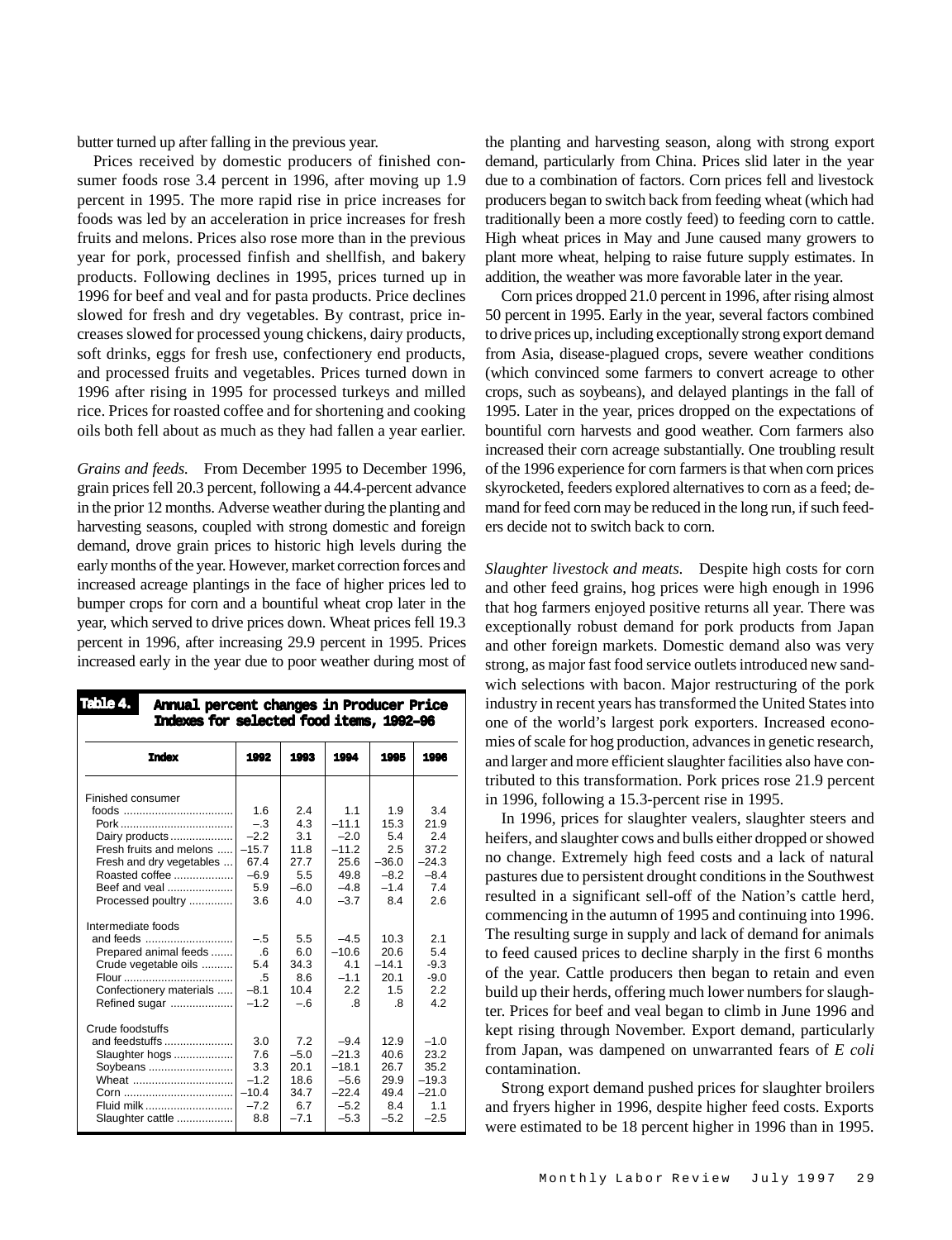Shipments to Russia, China, and South Africa showed strong growth. The index for processed young chickens increased 5.1 percent in 1996; chicken wings continued to sell at premium prices because of the "buffalo wing" phenomenon gripping the country. Prices for chicken eggs increased 16.6 percent in 1996 on the strength of exceptionally strong export demand for both shell eggs and egg products.

*Dairy products*. Prices for dairy products increased in 1996. Prices for fluid milk rose sharply during most of the first 10 months of the year when supplies were tight, only to decline in the latter months of the year as the supply situation became more balanced. Higher costs for milk and butter caused prices for many manufactured dairy products, such as ice cream and cheese, to increase throughout much of the year.

## **Intermediate industrial materials**

Price increases for intermediate materials other than foods and energy turned down 0.9 percent in 1996 after several years of moderate advances. Indexes for nondurable and durable manufacturing materials, containers, and components for manufacturing all moved down in 1996 after increasing in 1995. Prices for construction materials advanced about as much as they had risen a year earlier. Price increases slowed for supplies.

*Nondurable manufacturing materials*. The index for nondurable manufacturing materials fell 3.3 percent in 1996, following a 5.9-percent advance in 1995. (See table 5.) This downturn was led by steep declines in the prices of paper, paperboard, and woodpulp, all of which had advanced sharply in 1995. Prices also turned down after rising a year earlier for phosphates, basic inorganic chemicals, synthetic rubber, alkalies and chlorine, and paint materials. Price increases slowed for other basic organic chemicals, synthetic fibers, processed yarns and threads, finished fabrics, medicinal and botanical chemicals, and nitrogenates. By contrast, prices turned up, after falling in 1995, for primary basic organic materials, plastic resins and materials, and inedible fats and oils. Price declines for leather slowed from 1995 to 1996.

Price declines for pulp and paper products were widespread in 1996, owing to a continuation of the turbulent swings in pulp and paper markets over the past 2 years. Woodpulp prices fell sharply(–33.5 percent) throughout the year, but experienced a comeback toward the end of the year. Market woodpulp capacity declined 1.4 percent in 1996, ending the year at approximately 11 million tons. The outlook for growth in total woodpulp capacity was slim, because pulp mills are increasingly substituting more recovered paper for woodpulp.

Paper prices fell 14.2 percent last year after showing a 20.5 percent increase in 1995. Prices for all grades of paper de-

| <b>Index</b>             | 1992      | 1993     | 1994   | 1995           | 1996    |
|--------------------------|-----------|----------|--------|----------------|---------|
| Intermediate goods other |           |          |        |                |         |
| than foods and energy    | 1.2       | 1.6      | 5.2    | 3.2            | $-0.9$  |
| Nondurable manufacturing |           |          |        |                |         |
| materials                | $\cdot$ 3 | $-.6$    | 10.4   | 5.9            | $-3.3$  |
| Inedible fats and oils   | 16.0      | $-6.1$   | 48.0   | $-3.9$         | 2.1     |
| Woodpulp                 | 57        | $-14.0$  | 38.1   | 40.7           | $-33.0$ |
| Basic organic chemicals  | $\Omega$  | $-.7$    | 15.7   | $\overline{4}$ | 3.6     |
| Durable manufacturing    |           |          |        |                |         |
| materials                | 1.2       | 2.5      | 9.8    | 11             | $-1.4$  |
| Copper                   | $-1.2$    | $-19.7$  | 68.2   | $-.1$          | $-22.9$ |
| Aluminum                 | 7.4       | $-11.1$  | 64.4   | $-7.3$         | $-12.8$ |
| Lead                     | $-8.5$    | $\Omega$ | 37.5   | 9.1            | 4.2     |
| Zinc                     |           |          |        | $-5.7$         | $-1.4$  |
| Construction materials   | 2.7       | 5.0      | 3.9    | 1.9            | 1.8     |
| Gypsum                   | 44        | 12.8     | 30.8   | 1 <sub>0</sub> | 6.6     |
| Nonferrous wire          |           |          |        |                |         |
| and cable                | $-.8$     | $-3.1$   | 13.8   | 1.6            | $-3.1$  |
| Softwood lumber          | 231       | 30.8     | $-9.6$ | $-10.3$        | 19.6    |
| Crude nonfood            |           |          |        |                |         |
| materials, less energy   | 5.7       | 10.7     | 17.3   | $-42$          | $-5.5$  |
| Wastepaper               | 117       | $-12.3$  | 179.6  | $-50.9$        | $-1.3$  |
| Nonferrous scrap         | .9        | $-14.0$  | 70.3   | $-10.3$        | $-7.9$  |
| Raw cotton               | $-2.8$    | 12.9     | 34.9   | 4.2            | $-13.0$ |

**Annual percent changes in Producer Price Table 5.**

clined in 1996. Newsprint led the way with a 33.9-percent decrease. Although inventories of U. S. and Canadian newsprint were 74 percent higher in November 1996 than in November 1995, three of the largest North American newsprint producers announced a \$75 per metric ton increase for standard 30-pound newsprint, effective February 1, 1997, to reverse the slide in prices. Newsprint prices had not increased since October 1995, and there was much pessimism about the ability of producers to make the proposed price hikes stick. For other paper grades, backlogs grew and there was some evidence that inventories were being depleted. One exception was coated free-sheet, which showed some price improvement as major producers cut back on discounts.

Price changes for paperboard in 1996 mirrored those for paper, as they had in 1995. In the fourth quarter of 1996, the paperboard industry was in disarray, as major integrated producers attempted to maintain a price increase for linerboard and corrugating medium, amid reports of rebates and discounting by some producers. The capacity utilization rate for produces of unbleached linerboard improved significantly in 1996, buoyed by continued strength in exports.

Price increases for basic organic chemicals accelerated from 0.4 percent in 1995 to 3.6 percent last year. In 1996, advances for the primary components (up 20.9 percent) outweighed declines for the intermediate component. Primary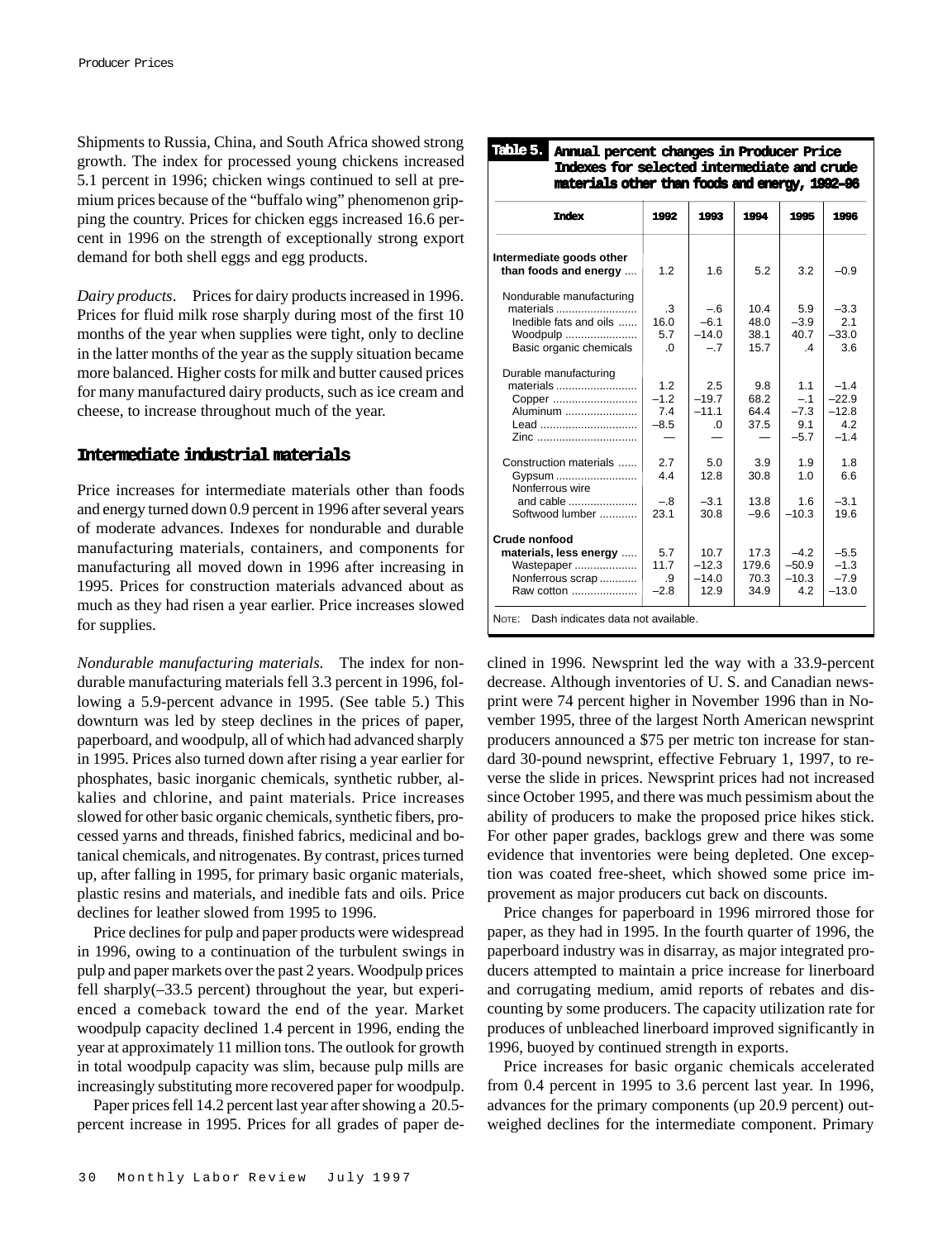basic organic chemicals, whose prices are especially sensitive to gasoline and petroleum costs, include ethylene, toluene, benzene, and other basic organic chemicals. Production of these chemicals also is widely influenced by production in other countries. Over the past 2 years, production of basic organic chemicals has been greatly expanded in Europe, a development that has lowered import prices and raised world stocks.

Competitive price pressures in world markets caused phosphate prices to decline in 1996, after rising sharply in 1994 and 1995. Demand for phosphate was steady in 1996 as domestic rock sources dwindled. U.S. producers discontinued exporting significant quantities of rock for fear that they would deplete their stocks and no longer be able to meet domestic demand. Because the United States is no longer an international force in the supplying of rock, this action did not significantly affect world markets; other countries are now better positioned to supply rock to one another. However, prices set abroad played a major role in the pricing structure of U. S. producers, as they sought to managed their shriveling rock assets.

The index for plastic resins and materials rose 4.2 percent in 1996, mostly due to increases for thermoplastic resins. Plastic resins and materials are petrochemically derived, and as such, they closely react to changes in prices for crude petroleum, which showed sharp upward movements over the past 2 years.

*Durable manufacturing materials*. In 1996, the index for durable manufacturing materials fell 1.4 percent, about as much as it had risen a year earlier. Prices turned down, after increasing in 1995, for aluminum mill shapes, copper and brass mill shapes, steel mill products, silver, gold, and platinum. Price declines accelerated for copper, aluminum, and flat glass. Price increases slowed for cement, prepared paint, and lead. By contrast, price declines slowed for plywood and zinc. Hardwood lumber prices turned up, following a decrease in 1995.

Copper prices decreased 22.9 percent in 1996, following almost no change in 1995. Rises in London Metal Exchange (LME) inventories and forecasts of surpluses by yearend eroded prices early in the year. At midyear, a large Japanese trading firm announced huge losses due to unauthorized trading by the company's chief copper trader. Panic selling ensued, and copper prices plunged 27.9 percent during June and July on fears of large-scale copper liquidation by the Japanese firm. In addition, there was uncertainty in 1996 over the new capacity scheduled to come on-line over the next several years, because increased smelting and mining operations could lead to overproduction. The copper market recovered from its tailspin in the final 3 months of the year when prices edged up.

Prices for aluminum fell 12.8 percent in 1996 after a decline of 7.3 percent in 1995. As in 1995, a fairly consistent trend of declining prices prevailed last year, as traders focused

on sharp upturns in LME inventories. Production outpaced demand for much of the year, as producers added about 200,000 metric tons to the aluminum supply. During the second half of 1996, producers were able to work down their inventories, and visible drops in LME inventories contributed to a price rally during the fourth quarter. With production exceeding demand for much of the year, prices remained low despite the rally late in the year.

Prices for gold, silver, and platinum decreased by 5.3, 7.7, and 11.5 percent, respectively, in 1996, as funds flowed into the stock market rather than into precious metals. Gold prices were buoyed in the first half of the year by strong worldwide economic growth and healthy demand. However, a strong dollar, weak demand, and a robust stock market contributed to a drop in gold prices during the second half. There was optimism that platinum prices would rise if the U. S. Mint produced a platinum bullion coin (a first for the United States) and a near-pure gold coin. By yearend, the Mint had not exercised these options.

*Construction materials*. The producer price index for construction materials increased 1.8 percent in 1996, about the same as in 1995. The largest increases were for softwood lumber, gypsum products, cement, and millwork, and for plumbing fixtures and brass fittings. Declines were registered for nonferrous wire and cable, plastic construction products, plywood, asphalt felts and coatings, and steel wire.

Prices for lumber rose almost 15 percent in 1996. Timber supplies were tight throughout the year and the lumber industry scampered about for affordable lumber in the face of rather high costs of logs relative to prices received for finished products. Talks intensified in the spring around a pact between the United States and Canada to limit Canadian exports to the United States, sparking a great deal of volatility in lumber prices that were already on a slowly but steadily increasing course. Softwood lumber prices moved up almost 20 percent in 1996 as a result of rapid rises for Douglas fir, southern pine, and rough softwood. Increases for hardwood lumber were much less dramatic. (Most hardwood lumber is used for furniture manufacturing; however, some is used in residential construction, particularly for flooring.) Prices for general millwork (which includes cabinets, vanities, door frames, and sashes) increased 2.6 percent in 1996. In the South, timber cutting regulations and higher stumpage fees forced many mills into a cost-squeeze situation. Lower demand for pulp and paper eased pressure on supplies of logs in that region. In the western States, lumber producers relied predominantly on second-growth private timber. In addition to seeking timber at affordable prices, producers endeavored to procure the correct type and species of logs to meet demand. By contrast, prices for softwood plywood fell 2.5 percent in 1996, having peaked in September. Plywood production gained in 1996 due in part to its increased popularity for pest and rot control in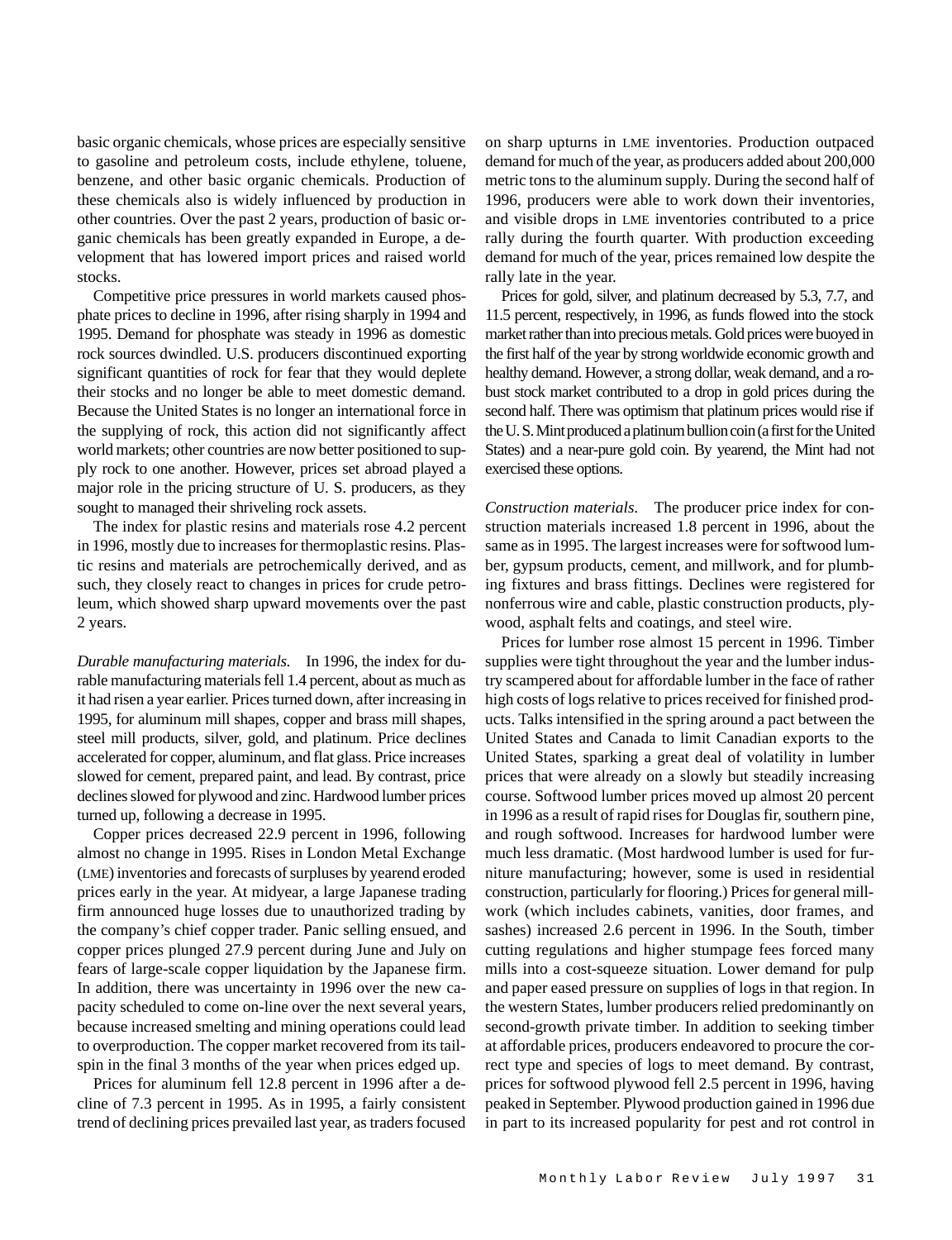homes, as well as for insulation. In addition, boat manufacturers are using treated plywood almost exclusively of late, particularly in pontoon boats. Treated plywood is used for the deck or sub-floor, then encased with fiberglass.

Price increases for gypsum products accelerated from 1.0 percent in 1995 to 6.6 percent in 1996, on the strength of robust demand from the home improvement sector. Most (uncalcined) gypsum is used to manufacture prefabricated products such as gypsum board. As in 1995, prices for insulation materials, such as building batts, moved up modestly, buoyed by energy conservation efforts. Prices for cement rose 5.0 percent in 1996, following a 6.0-percent rise in 1995. Increased prices for cement, a key input, were mostly responsible for that the second consecutive annual rise of about 3 percent in the index for concrete and concrete products.

#### **Basic industrial materials**

The producer price index for crude nonfood materials other than energy fell 5.5 percent in 1996, following a 4.2-percent drop in 1995. This index is usually considered an indicator of the future strength of the economy. Overall, this index has been falling since the second half of 1995, when it decreased at an 18.7-percent seasonally adjusted annual rate. In the first half of 1996, the rate of decline was 8.9 percent; the rate slowed to –1.9 percent in the last 6 months of the year.

In 1996, prices turned down, after rising in the previous year, for copper ores, raw cotton, copper base scrap, pulpwood logs, gold ores, and phosphates. Prices fell more in 1996 than they had fallen in 1995 for iron and steel scrap. The indexes for iron ore and for sand, gravel, and crushed stone both rose less in 1996 than in 1995. By contrast, price declines slowed for wastepaper and aluminum base scrap, and for hardwood and softwood logs, bolts, and timber. Cattle hide prices turned up, following a decline a year earlier. Price increases accelerated for leaf tobacco and for other roundwood products.

Wastepaper prices fell sharply from June 1995 through May 1996, then recovered, only to slide again at the end of the year. Prior to the spring of 1996, wastepaper prices had risen higher and more rapidly than the market could sustain, causing the massive decline that began in June 1995. Overall, by yearend, prices for wastepaper collected at curbside dropped more than those for wastepaper collected from large retailers, supermarkets, converters, and major office programs.

Prices for iron and steel scrap declined 11.1 percent in 1996, after decreasing 4.1 percent in 1995. This usually volatile index showed relatively restrained price movement for most of the year, except for two fairly sharp drops in October and November. At the start of the year, there was optimism that the opening of several scrap-consuming electric arc mills would lead to higher demand and higher prices. Domestic steel production rose, but less than expected, due to production problems at existing mills and startup problems at some of the new mills. A weak world steel market caused a pileup at U. S. export yards. Because many domestic steel mills had already amassed large scrap inventories in anticipation of shortages, a glut situation resulted in domestic markets. There also were indications that supplies of pig iron, a substitute for ferrous scrap, were up substantially, particularly in Russia, further reducing U. S. scrap exports. Prices for aluminum base scrap were lower in 1996 due to an oversupply of aluminum scrap. A prolonged downturn in primary aluminum prices contributed to lower aluminum base scrap prices. Prices also were lower in 1996 for copper base scrap, reflecting falling prices for primary copper and sluggish export demand.

Prices for raw cotton fell 13.0 percent in 1996, following an increase of 4.2 percent in 1995. The 1996 decline resulted from reduced demand from domestic mills and a 25-percent reduction in exports over the 1995 level. Leaf tobacco prices fell in the spring of 1996, ending the year 4.2 percent higher than in 1995. In 1996, supplies were shorter as a result of crop damage from Hurricane Fran in September. High winds damaged crops in the field, and crops already in tobacco-curing barns were affected by power outages.

### **Selected industries**

*Mining* The producer price index for the net output of total mining industries advanced 40.6 percent in 1996, after falling 2.9 percent in 1995. (See table 6.) Prices for the oil and gas extraction industry group rose more than 50 percent, following a 3.5-percent decline in the previous year. By contrast, prices for the metal mining industry group turned down almost 12 percent, after posting a 6.2-percent advance in 1995. The index for the industry group engaged in mining nonmetallic minerals increased 2.2 percent in 1996, slightly less than in the year before.

*Manufacturing*. Following a 3.0-percent rise in 1995, the producer price index for the net output of the domestic manufacturing sector moved up 2.2 percent. Although price increases accelerated sharply in 1996 for the industry group producing refined petroleum and related products, and prices for the apparel grouping continued to rise, several other industry groups showed a deceleration in price increases, including food and kindred products; tobacco products; textile mill products; furniture and fixtures; printing and publishing; chemicals and allied products; leather products; nonmetallic mineral products; fabricated metal products; transportation equipment; and measuring and controlling instruments. In addition, prices turned down in 1996, after rising in 1995, for paper and allied products, rubber and plastic products, primary metal industries, machinery (except electrical), and electrical and electronic machinery.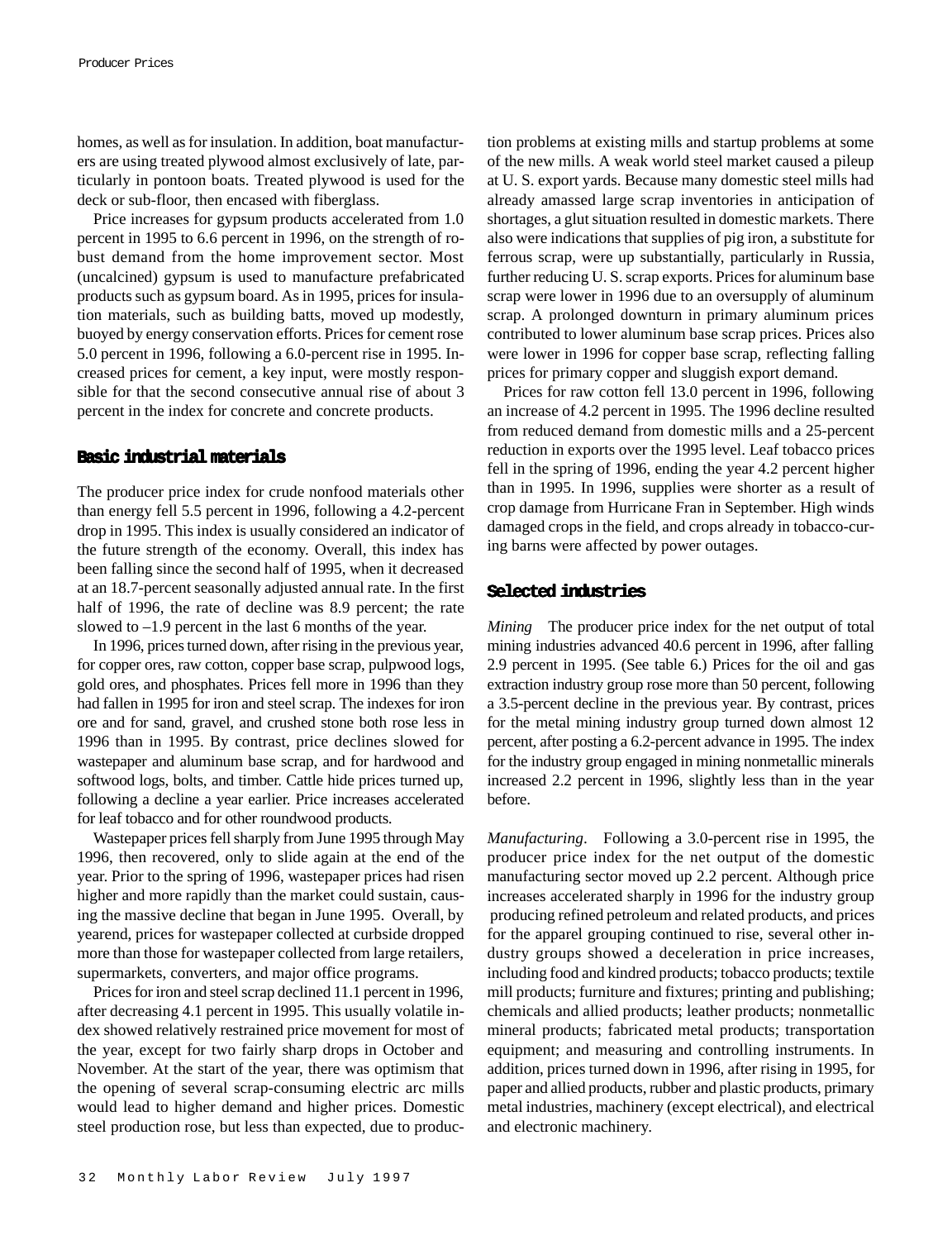**Annual percent changes in Producer Price Indexes for the net output of major industry groups, 1992–96** Table 1.

| <b>Index</b>                                  | 1992                     | 1993             | 1994       | 1995              | 1996             |
|-----------------------------------------------|--------------------------|------------------|------------|-------------------|------------------|
|                                               | 1.8                      | $-7.9$           | $-1.0$     | 2.9               | 40.6             |
|                                               | $-4.7$                   | $-6.8$           | 35.5       | 6.2               | $-12.7$          |
|                                               | $-1.4$                   | $-.1$            | $-2.1$     | $-.8$             | $-.7$            |
|                                               | 3.0                      | $-10.7$          | $-3.2$     | 3.5               | 57.9             |
| Mining and quarrying of nonmetallic minerals, |                          |                  |            |                   |                  |
|                                               | 1.5                      | 1.0              | 1.4        | 2.9               | 2.2              |
|                                               |                          |                  |            |                   |                  |
|                                               | 1.6                      | .8               | 2.4        | 3.0               | 2.2              |
| Food and kindred products                     | 1.0                      | 2.2              | $-.3$      | 4.0               | 3.2              |
|                                               | 7.5                      | $-21.7$          | .3         | 3.8               | 3.2              |
|                                               | .5                       | $-.1$            | $\cdot$ 7  | 2.6               | 1.1              |
| Apparel and other finished products made      |                          |                  |            |                   |                  |
| from fabrics and similar materials            | 1.7                      | .5               | .4         | $\boldsymbol{.8}$ | 2.0              |
| Lumber and wood products, except furniture    | 11.2                     | 13.6             | 1.3        | $-2.6$            | 3.0              |
|                                               | 1.5                      | 2.9              | 3.0        | 3.0               | 1.9              |
|                                               | .7                       | $-.9$            | 10.7       | 13.1              | $-10.3$          |
|                                               | 3.7                      |                  |            | 7.0               | 2.4              |
| Printing, publishing, and allied industries   | 1.9                      | 3.1<br>$\cdot$ 1 | 3.8<br>7.4 | 6.0               | 1.5              |
| Chemicals and allied products                 | $-1.4$                   |                  | 8.9        | 2.6               | 22.7             |
| Petroleum refining and related products       | 1.1                      | $-12.9$          | 3.6        | 2.6               |                  |
| Rubber and miscellaneous plastic products     | 2.1                      | 1.0<br>1.3       | 2.5        | 1.5               | $\cdot$ 1<br>1.1 |
| Leather and leather products                  | $\overline{.7}$          |                  |            |                   |                  |
| Stone, clay, glass, and concrete products     | $-1.1$                   | 2.9<br>1.6       | 4.3<br>9.3 | 2.7<br>3.2        | 1.3<br>$-3.0$    |
|                                               |                          |                  |            |                   |                  |
| Fabricated metal products, except machinery   |                          |                  |            |                   |                  |
| and transportation equipment                  | .8                       | 1.1              | 2.4        | 3.4               | .6               |
|                                               | $-.1$                    | $\cdot$ 1        | .9         | 1.4               | $-.6$            |
| Electrical and electronic machinery,          |                          |                  |            |                   |                  |
|                                               | .8                       | 1.2              | .3         | $-.7$             | $-.7$            |
|                                               | 2.0                      | 3.0              | 2.4        | 2.1               | .5               |
| Measuring and controlling instruments;        |                          |                  |            |                   |                  |
| photographic, medical, optical goods;         |                          |                  |            |                   |                  |
|                                               | 1.7                      | 1.2              | 1.2        | 1.5               | .6               |
| Miscellaneous manufacturing industries        | 1.5                      | 1.8              | 1.6        | 2.0               | 1.4              |
|                                               |                          |                  |            |                   |                  |
| Services industries:                          |                          |                  |            |                   |                  |
|                                               | .9                       | .9               | $\cdot$ 4  | $-.3$             | .0               |
| Motor freight transportation and warehousing  | $\overline{\phantom{0}}$ | $-6.4$           | 2.7        | 1.7               | 2.4              |
|                                               | $\Omega$                 | $\Omega$         | $\Omega$   | 10.4              | .0               |
|                                               | $-4.3$                   | $-.9$            | 2.5        | 2.4               | $\cdot$          |
|                                               |                          | 8.2              | $-.3$      | 7.4               | 5.9              |
| Pipelines, except natural gas                 | $\cdot$                  | .6               | 10.2       | 3.4               | $-8.8$           |
|                                               |                          |                  |            | 3.5               | 1.7              |

*Services*. The index for railroad line haul operations was unchanged in 1996, following a 0.3-percent decline in 1995. Indexes advanced for wood and lumber products, farm products, and transportation equipment, while declines occurred for coal and some other categories. Despite a rise in rail earnings, overall rail freight traffic declined in 1996. During the first quarter of 1996, paralyzing winter weather in the Midwest and Northeast resulted in a backlog in shipments of coal, lumber, grains, and other food-related products. Shipments of highly lucrative coal and automotive equipment picked up in the second quarter. A major industry labor agreement was ratified during the third quarter; the net effect of this pact will be reduced industry-wide labor costs, a major component of operating expenses. Overall, rail traffic was down in the fourth quarter, despite an upsurge in grain shipments in late October. Fourth-quarter rail shipments and rates were affected by increased fuel costs, declining demand for grain shipments, strikes at automobile manufacturing plants, and adverse weather conditions in western States. Consolidation in the rail industry continued unabated in 1996. Ongoing mergers and takeovers caused some disruptions in line haul operations, as companies and their work forces were reorganized and streamlined, and some parallel rail lines were eliminated.

From December 1995 to December 1996, the index for trucking (except local) rose 3.5 percent, following a 0.9-percent increase in 1995. The strength of the trucking industry was evident in steady price increases throughout 1996. Lessthan-truckload carriers, in particular, benefited from the rise in demand and posted profits during each calendar quarter of the year. Higher fuel costs and driver shortages combined to exert upward pressure on prices. However, with industry com